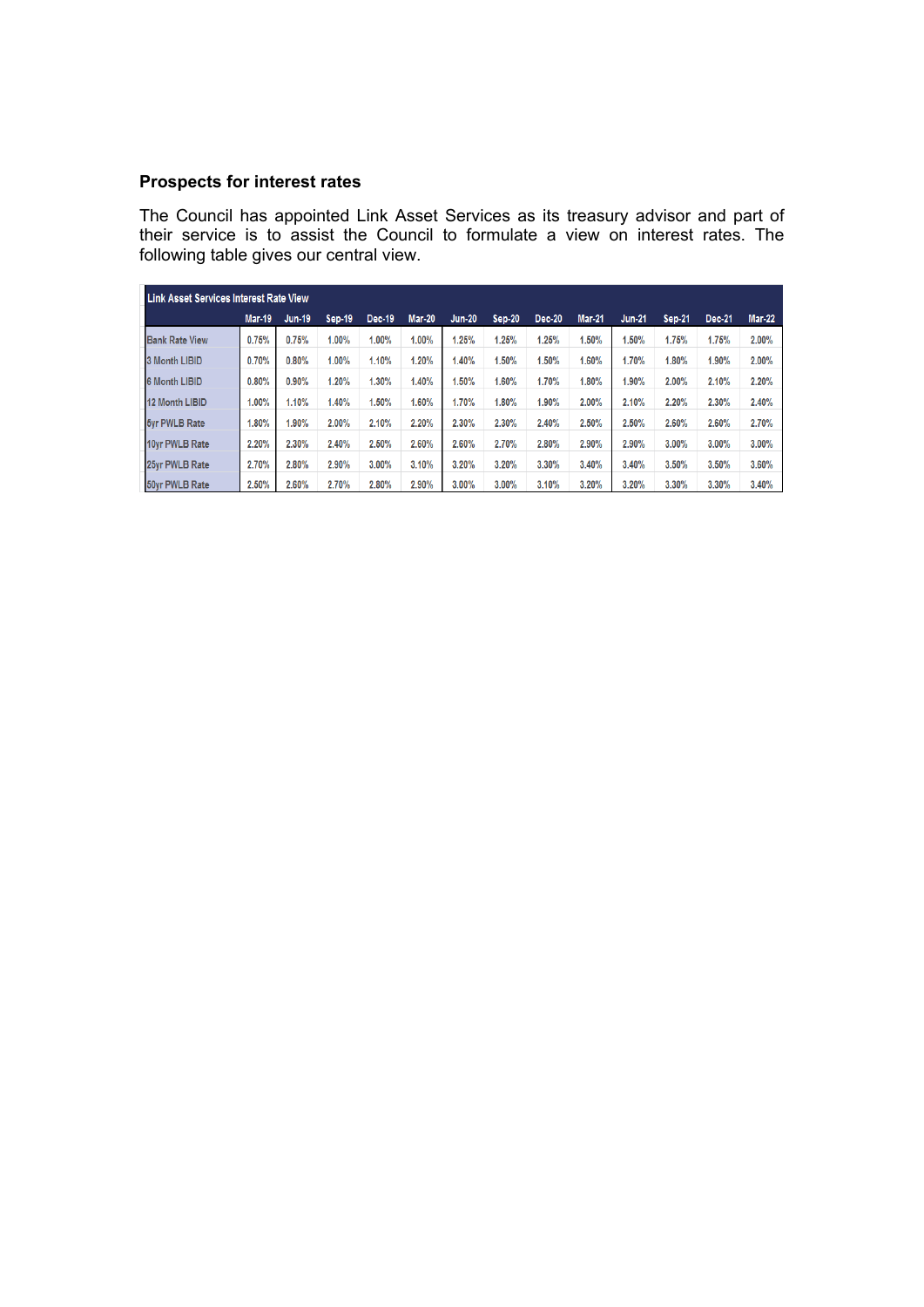### **5.2 ECONOMIC BACKGROUND**

**GLOBAL OUTLOOK. World growth** has been doing reasonably well, aided by strong growth in the US. However, US growth is likely to fall back in 2019 and, together with weakening economic activity in China and the eurozone, overall world growth is likely to weaken.

**Inflation** concerns started building in the UK in 2018 due to unemployment falling to remarkably low levels which led to an acceleration of wage inflation. The US Fed continued to take action to contain potential inflationary pressures in 2018 and has therefore increased rates nine times during the current series, whereas the Bank of England has raised rates twice. However, the ECB is now probably unlikely to make a start on raising rates in 2019.

## **KEY RISKS - central bank monetary policy measures**

Looking back on more than ten years since the financial crash of 2008 when liquidity suddenly dried up in financial markets, it can be assessed that central banks' monetary policy measures to counter the sharp world recession were successful. The key monetary policy measures they used were a combination of lowering central interest rates and flooding financial markets with liquidity, particularly through unconventional means such as quantitative easing (QE), where central banks bought large amounts of central government debt and smaller sums of other debt.

**The key issue now** is that that period of urgent emphasis on stimulating economic recovery and warding off the threat of deflation, is generally coming towards its close, though the major economies in the developed world are at different parts of the economic cycle. A new period is well advanced in the US, and started more recently in the UK, of reversing those measures i.e. by raising central rates and, (for the US), also reducing central banks' holdings of government and other debt. These measures are now required in order to stop the trend of a reduction in spare capacity in the economy and of unemployment falling to such low levels, that the re-emergence of inflation is viewed as a significant risk. It is, therefore, crucial that central banks get their timing right and do not cause shocks to market expectations that could destabilise financial markets. In particular, a key risk is that because QE-driven purchases of bonds drove up the price of government debt, and therefore caused a sharp drop in income yields, this also encouraged investors into a search for yield and into investing in riskier assets such as equities. Consequently, prices in both bond and equity markets rose to historically high valuation levels simultaneously. This meant that both asset categories were exposed to the risk of a sharp downward correction and we did, indeed, see a sharp fall in equity values in the last quarter of 2018 and into early 2019, which has since been partially reversed. It is important, therefore, that central banks only gradually unwind their holdings of bonds in order to prevent destabilising the financial markets. It is also likely that the timeframe for central banks unwinding their holdings of QE debt purchases will be over several years. They need to balance their timing to neither squash economic recovery, by taking too rapid and too strong action, or, conversely, let inflation run away by taking action that was too slow and/or too weak. **The potential for central banks to get this timing and strength of action wrong are now key risks.** It is particularly notable that, at its 30 January 2019 meeting, the Fed dropped its previous words around expecting further increases in interest rates; it merely said it would be "patient".

The world economy also needed to adjust to a sharp change in **liquidity creation** over the last five years where the US moved from boosting liquidity by QE purchases, to reducing its holdings of debt by up to \$50bn per month. In addition, the European Central Bank ended its QE purchases in December 2018.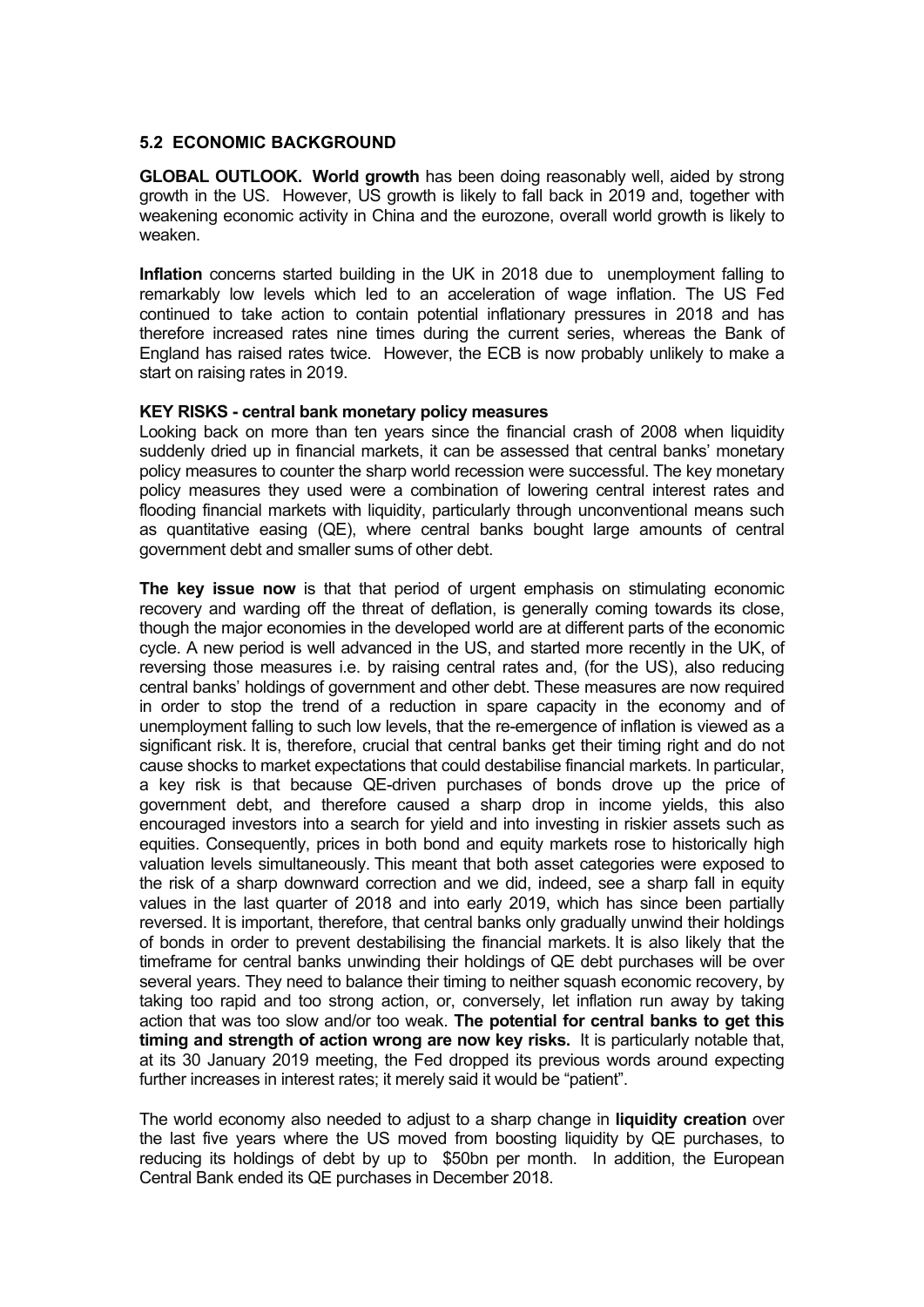**UK.** 2018 was a year which started with weak growth of only 0.1% in quarter 1. However, quarter 2 rebounded to 0.4% in quarter 2 followed by quarter 3 being exceptionally strong at +0.6%. Quarter 4 though, was depressed by the cumulative weight of Brexit uncertainty and came in at only +0.2%, (1.3% y/y). Growth is likely to continue being weak until the Brexit fog clears.

The MPC has stated that future Bank Rate increases would be gradual and would rise to a much lower equilibrium rate, (where monetary policy is neither expansionary nor contractionary), than before the crash; indeed they have given a figure for this of around 2.5% in ten years' time but have declined to give a medium term forecast. However, with so much uncertainty around Brexit, the next move could be up or down, even if there was a disorderly Brexit. While it would be expected that Bank Rate could be cut if there was a significant fall in GDP growth as a result of a disorderly Brexit, so as to provide a stimulus to growth, the MPC could also raise Bank Rate in the same scenario if there was a boost to inflation from increases in import prices, devaluation of sterling, and more expensive goods produced in the UK replacing cheaper goods previously imported, and so on. In addition, the Chancellor could provide fiscal stimulus to boost growth.

**Inflation.** The Consumer Price Index (CPI) measure of inflation has been falling from a peak of 3.1% in November 2017 to reach 1.8% in January 2019. It them ticked up to 1.9% in February. In the February Bank of England quarterly Inflation Report, inflation was forecast to still be marginally above its 2% inflation target two years ahead given a scenario of minimal increases in Bank Rate.

The **labour market** figures in the three months to January were particularly strong with an emphatic increase in total employment of 222,000 over the previous three months, unemployment at 3.9%, a 43 year low on the Independent Labour Organisation measure, and job vacancies continuing near to an all-time high, indicating that employers are having major difficulties filling job vacancies with suitable staff. It was therefore unsurprising that wage inflation held steady at its high point of 3.4%, (3 month average regular pay, excluding bonuses). This means that in real terms, (i.e. wage rates less CPI inflation), earnings are currently growing by about 1.5%, the highest level since 2009. This increase in household spending power is likely to feed through into providing some support to the overall rate of economic growth in the coming months. This tends to confirm that the MPC was right to start on a cautious increase in Bank Rate in August 2018 as it views wage inflation in excess of 3% as increasing inflationary pressures within the UK economy.

**Brexit.** The Brexit deal put forward by the Conservative minority government was defeated in a vote in the House of Commons on 15 January and its motions were again defeated on 14 and 27 February. In the week beginning 10 March, MPs rejected Mrs May's deal a second time, rejected a no deal, and voted to delay Brexit from 29 March. It is currently expected that in the week beginning 25 March, MPs will hold indicative votes on a number of options so as to ascertain if there is a majority for one way forward; this is likely to focus on a Norway, or Norway plus, soft Brexit where the UK remains closely aligned with the EU on trade. Such an option would mean that no back stop would be needed for the Northern Ireland border. However, this potential outcome could also be the final straw that pushes hard Brexiteers to drop their opposition to the deal if a third meaningful vote is taken on it. The four main options remain unchanged: -

- Deal approved in a third vote: UK leaves EU on 22 May (i.e. before the EU elections on 23 May)
- No deal: UK leaves EU on 12 April
- No Brexit revoke Article 50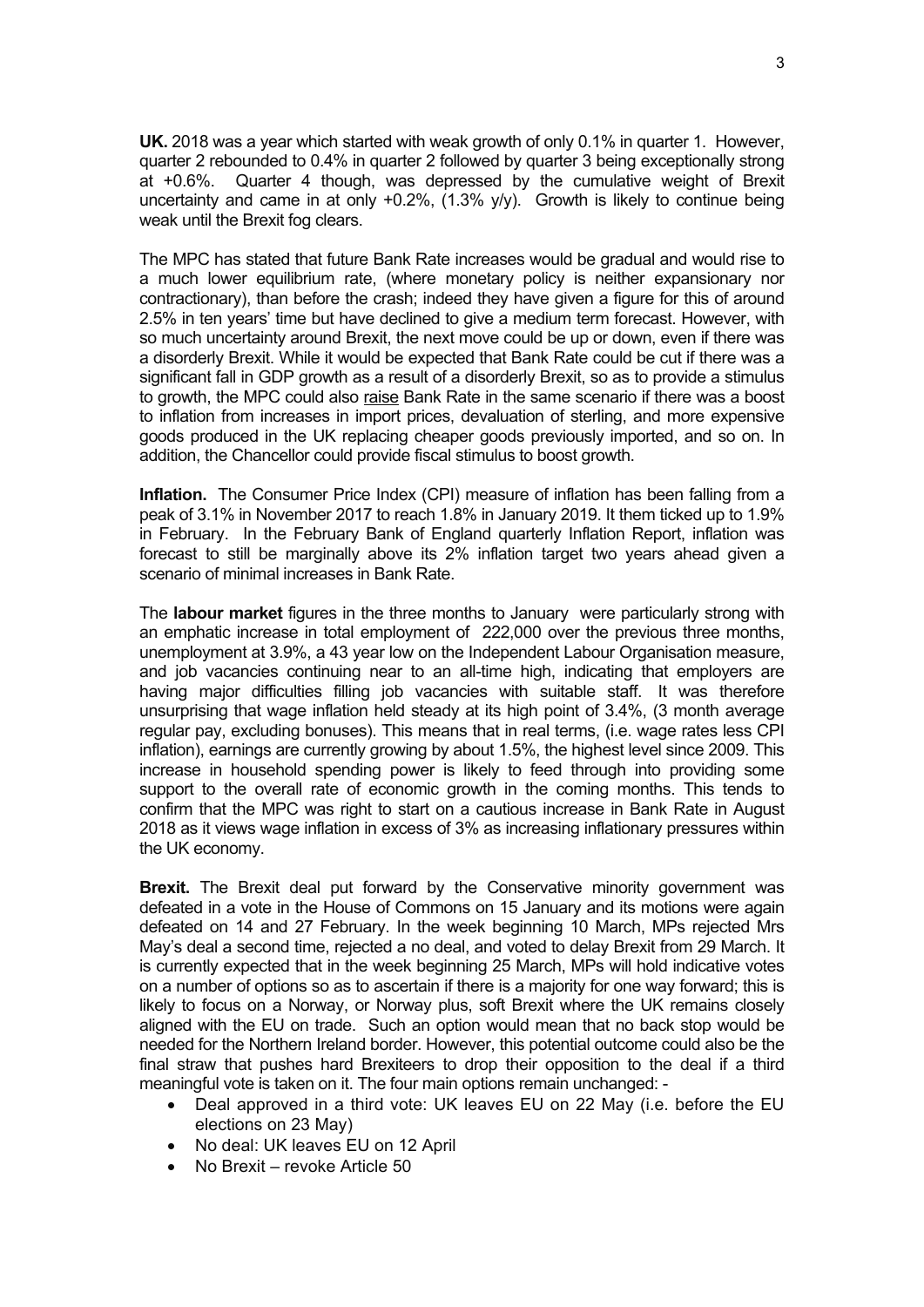Another delay for a long (possibly one-year?) period – period to be agreed with the EU. UK would need to participate in the May EU elections to elect British MEPs.

Our central position is that the Government will prevail, despite various setbacks, along the route to reaching an orderly Brexit.. UK economic growth is likely to be lethargic until a deal is agreed but growth could then pick up as businesses return to investing once the Brexit fog clears. This, in turn, could cause the MPC to raise rates quicker than currently forecast. On the other hand, a long delay to Brexit could also cause the MPC to take some action to raise Bank Rate as wage inflation is currently a cause for some concern. If, however, the UK faces a general election in the next 12 months, this could result in a potential loosening of monetary and fiscal policy and therefore medium to longer dated gilt yields could rise on the expectation of a weak pound and concerns around inflation picking up.

**USA.** President Trump's massive easing of fiscal policy has fuelled a temporary boost in consumption during 2018 and caused an upturn in the rate of strong growth from 2.2% (annualised rate) in quarter 1 to 4.2% in quarter 2, and 3.4%, in quarter 3, followed by a tailing off to 2.6% in quarter 4. This left the overall growth rate for 2018 at 2.9%, which was the best performance since 2015. However, forward indicators are headed downwards, confirming that the stimulus looks likely to have only caused a temporary spurt of exceptionally strong growth. The strong growth in employment numbers over the last year and an unemployment rate of 3.8%, a recent 49 year low, has fed through to an upturn in wage inflation which hit 3.4% in February. However, CPI inflation overall fell to 1.6% in January and looks to be on a falling trend to continue below the Fed's target of 2% during 2019.

The Fed continued on its series of increases in interest rates with another 0.25% increase in December to between 2.25% and 2.50%, which was the fifth increase in 2018 and the ninth in this cycle. However, they dropped any specific reference to expecting further increases at their January 30 meeting. The last increase in December compounded investor fears that the Fed could overdo the speed and level of increases in rates in 2019 and so cause a US recession as a result. There is also much evidence in previous monetary policy cycles of the Fed's series of increases doing exactly that. Consequently, we saw stock markets around the world falling under the weight of fears around the Fed's actions, the trade war between the US and China and an expectation that world growth will slow. Since the more reassuring words of the Fed at their January meeting, equity values have rebounded on a return of investor confidence and positive news on progress in the US – China tariff talks, which appear to be heading towards a positive resolution. The Fed caught up with investor concerns at its March 19 meeting when it announced that it would halt its balance sheet run down in September 2019 and also cut the pace of monthly redemptions from up to \$30bn to \$15bn per month from May 2019.. This measure would provide support to economic growth by putting some upward pressure on the price of Treasuries i.e. lowering Treasury yields and therefore interest rates in financial markets.

**Eurozone.** Growth was 0.4% in quarters 1 and 2 but fell back to 0.2% in quarters 3 and 4 (1.2% y/y). Germany only narrowly avoided slipping into recession in quarter 4 whereas Italy did slip into recession. The trend of economic statistics is now indicating that growth is likely to weaken further in 2019. Having halved its quantitative easing purchases of debt in October 2018 to €15bn per month, the European Central Bank ended all further purchases in December 2018. In its January meeting, it made a point of underlining that it will be fully reinvesting all maturing debt for an extended period of time past the date at which it starts raising the key ECB interest rates. Then in its March meeting, the ECB took action to counter the downturn in growth by announcing an economic stimulus measure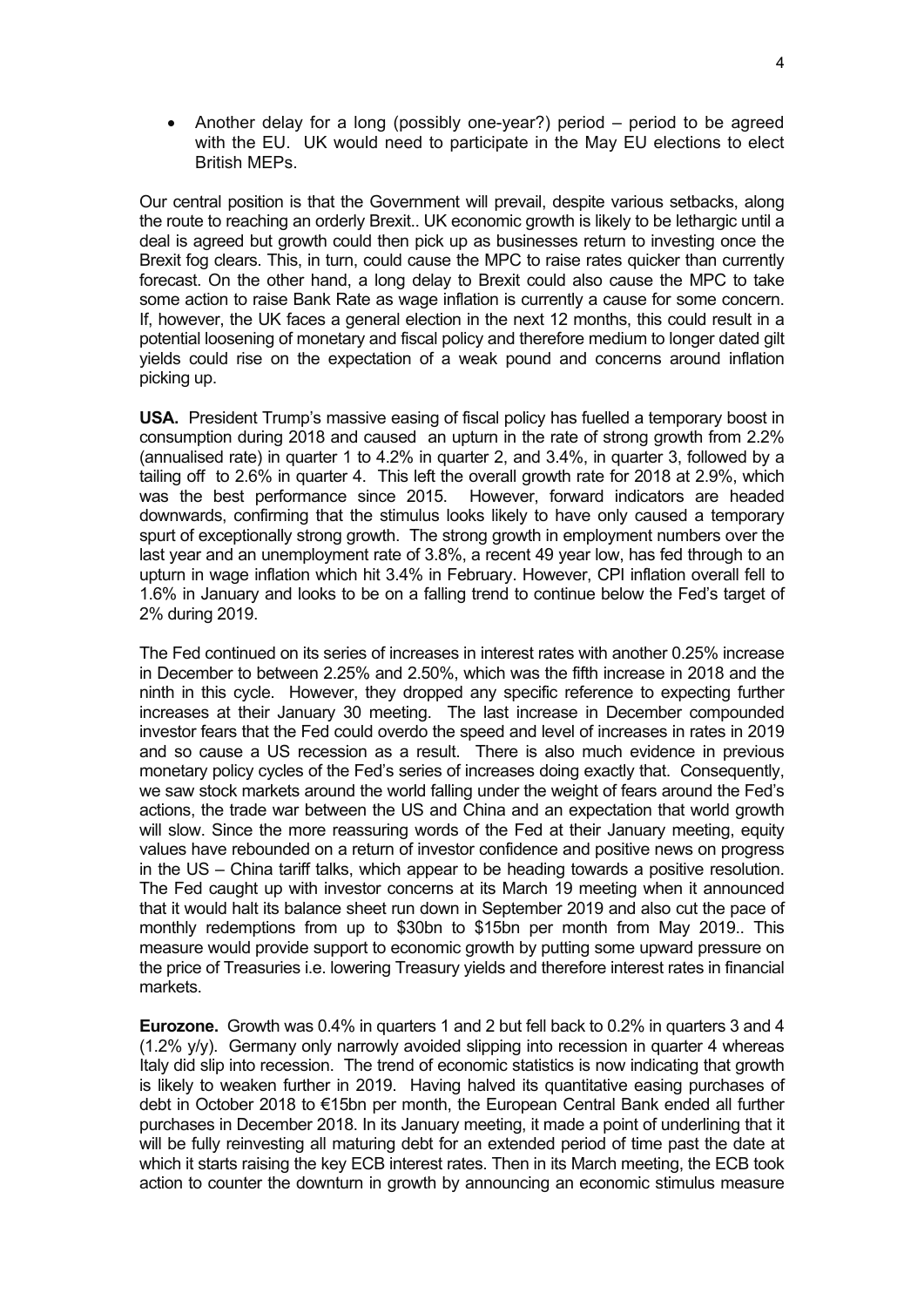via a third round of TLTROs, a policy measure which enables banks to borrow cheaply from the ECB with a two year maturity. Such loans will be capped at 30% of eligible loans and will be issued every three months from September 2019 until March 2021. The ECB also downgraded its growth forecasts for the EZ from 1.7% to only 1.1% in 2019, It also cut its forecasts for core CPI inflation to 1.2% for 2019, 1.4% in 2020 and 1.6% in 2021, i.e. comfortably within its target range of 0 to 2%.

**China.** Economic growth has been weakening over successive years, despite repeated rounds of central bank stimulus; medium term risks are increasing. Major progress still needs to be made to eliminate excess industrial capacity and the stock of unsold property, and to address the level of non-performing loans in the banking and credit systems. Progress has been made in reducing the rate of credit creation, particularly from the shadow banking sector, which is feeding through into lower economic growth. There are concerns that official economic statistics are inflating the published rate of growth.

**Japan** - has been struggling to stimulate consistent significant GDP growth and to get inflation up to its target of 2%, despite huge monetary and fiscal stimulus. It is also making little progress on fundamental reform of the economy. It is likely that loose monetary policy will endure for some years yet to try to stimulate growth and modest inflation.

**Emerging countries.** Argentina and Turkey are currently experiencing major headwinds and are facing challenges in external financing requirements well in excess of their reserves of foreign exchange. However, these countries are small in terms of the overall world economy, (around 1% each), so the fallout from the expected recessions in these countries will be minimal.

#### **INTEREST RATE FORECASTS**

The interest rate forecasts provided by Link Asset Services in paragraph 3.3 are **predicated on an assumption of an agreement being reached on Brexit between the UK and the EU.** On this basis, while GDP growth is likely to be subdued in 2019 due to all the uncertainties around Brexit depressing consumer and business confidence, an agreement is likely to lead to a boost to the rate of growth in subsequent years which could, in turn, increase inflationary pressures in the economy and so cause the Bank of England to resume a series of gentle increases in Bank Rate. Just how fast, and how far, those increases will occur and rise to, will be data dependent. The forecasts in this report assume a modest recovery in the rate and timing of stronger growth and in the corresponding response by the Bank in raising rates.

- In the event of an **orderly non-agreement exit**, it is likely that the Bank of England would take action to cut Bank Rate from 0.75% in order to help economic growth deal with the adverse effects of this situation. This is also likely to cause short to medium term gilt yields to fall.
- If there was a **disorderly Brexit**, then any cut in Bank Rate would be likely to last for a longer period and also depress short and medium gilt yields correspondingly. Quantitative easing could also be restarted by the Bank of England. It is also possible that the government could act to protect economic growth by implementing fiscal stimulus.

However, there would appear to be a majority consensus in the Commons against any form of non-agreement exit so the chance of this occurring has now diminished.

#### **The balance of risks to the UK**

- The overall balance of risks to economic growth in the UK is probably neutral.
- The balance of risks to increases in Bank Rate and shorter term PWLB rates, are probably also even and are broadly dependent on how strong GDP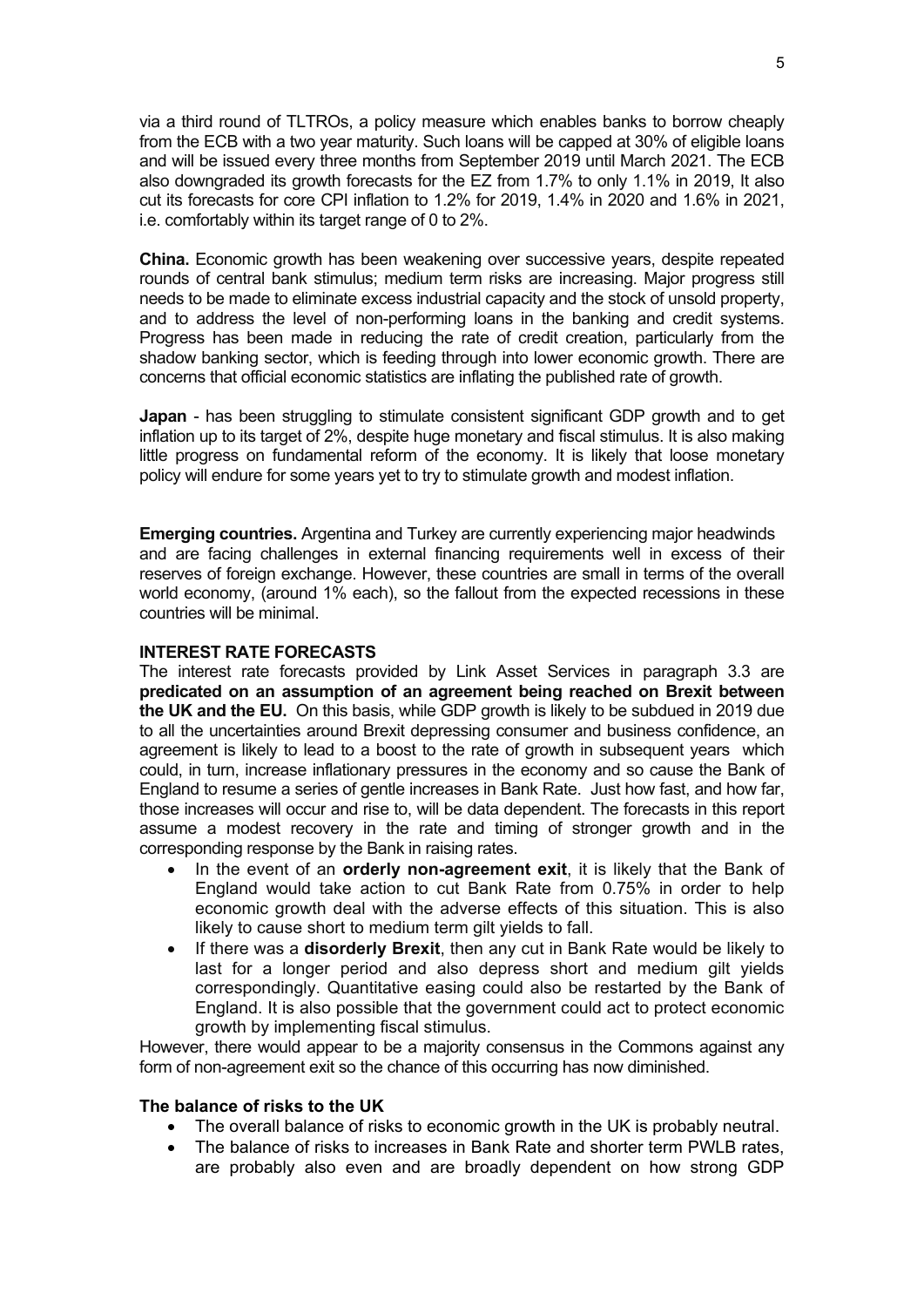growth turns out, how slowly inflation pressures subside, and how quickly the Brexit negotiations move forward positively.

One risk that is both an upside and downside risk, is that all central banks are now working in very different economic conditions than before the 2008 financial crash as there has been a major increase in consumer and other debt due to the exceptionally low levels of borrowing rates that have prevailed for ten years since 2008. This means that the neutral rate of interest in an economy, (i.e. the rate that is neither expansionary nor deflationary), is difficult to determine definitively in this new environment, although central banks have made statements that they expect it to be much lower than before 2008. Central banks could therefore either over or under do increases in central interest rates.

### **Downside risks to current forecasts for UK gilt yields and PWLB rates currently include:**

- **Brexit** if it were to cause significant economic disruption and a major downturn in the rate of growth.
- **Bank of England** takes action too quickly, or too far, over the next three years to raise Bank Rate and causes UK economic growth, and increases in inflation, to be weaker than we currently anticipate.
- A resurgence of the **Eurozone sovereign debt crisis**, possibly **Italy**, due to its high level of government debt, low rate of economic growth and vulnerable banking system, and due to the election in March 2018 of a government which has made a lot of anti-austerity noise. The EU rejected the original proposed Italian budget and demanded cuts in government spending. The Italian government nominally complied with this rebuttal – but only by delaying into a later year the planned increases in expenditure. This particular can has therefore only been kicked down the road. The rating agencies have downgraded Italian debt to one notch above junk level. If Italian debt were to fall below investment grade, many investors would be unable to hold Italian debt. Unsurprisingly, investors are becoming increasingly concerned by the actions of the Italian government and consequently, Italian bond yields have risen sharply – at a time when the government faces having to refinance large amounts of debt maturing in 2019.
- Weak capitalisation of some **European banks**. Italian banks are particularly vulnerable; one factor is that they hold a high level of Italian government debt - debt which is falling in value. This is therefore undermining their capital ratios and raises the question of whether they will need to raise fresh capital to plug the gap.
- **German minority government.** In the German general election of September 2017, Angela Merkel's CDU party was left in a vulnerable minority position dependent on the fractious support of the SPD party, as a result of the rise in popularity of the anti-immigration AfD party. Then in October 2018, the results of the Bavarian and Hesse state elections radically undermined the SPD party and showed a sharp fall in support for the CDU. As a result, the SPD had a major internal debate as to whether it could continue to support a coalition that is so damaging to its electoral popularity. After the result of the Hesse state election, Angela Merkel announced that she would not stand for re-election as CDU party leader at her party's convention in December 2018. However, this makes little practical difference as she has continued as Chancellor. However, there are five more state elections coming up in 2019 and EU parliamentary elections in May/June; these could result in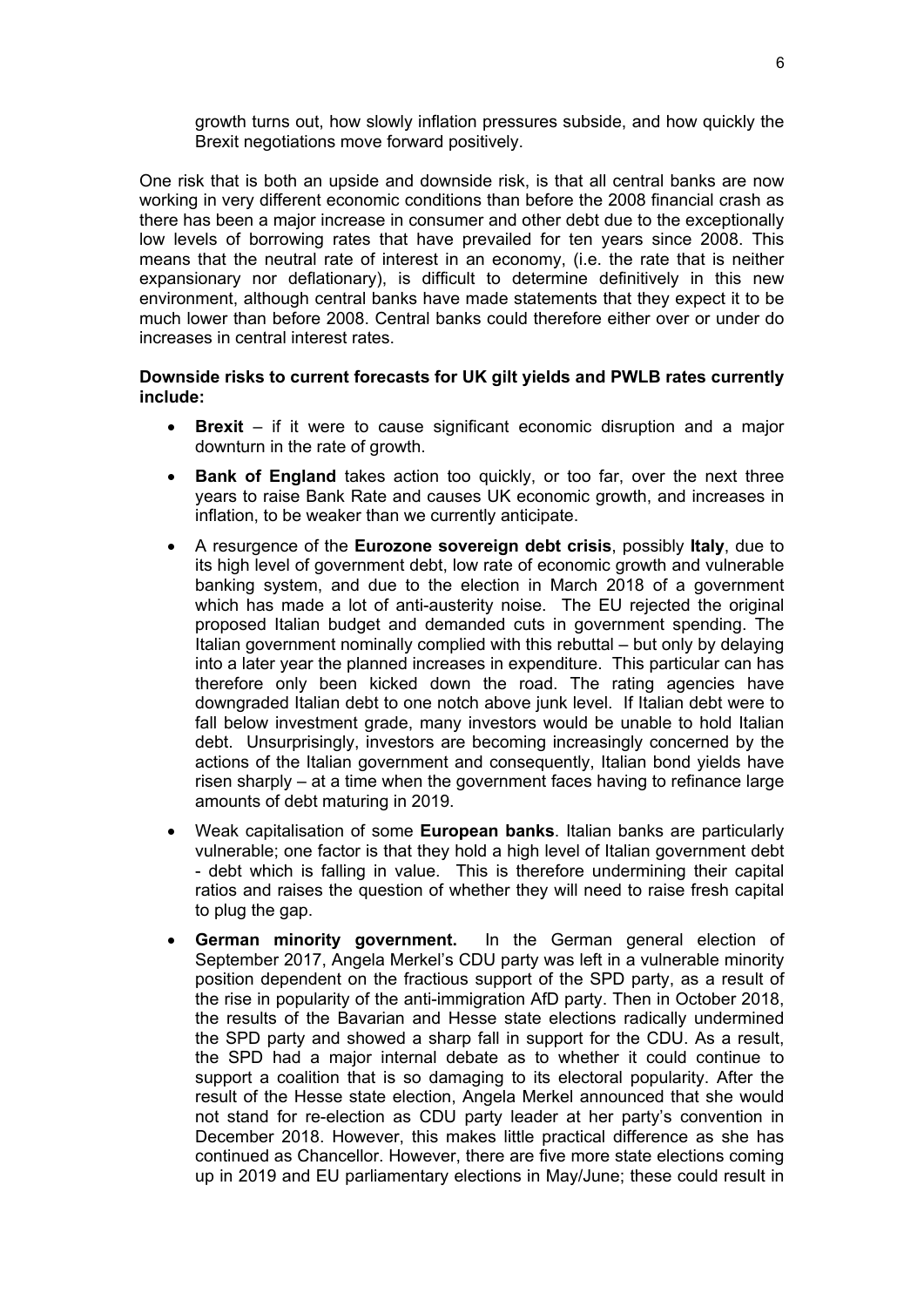a further loss of electoral support for both the CDU and SPD which could also undermine her leadership.

- **Other minority EU governments.** Sweden, Spain, Portugal, Netherlands and Belgium all have vulnerable minority governments dependent on coalitions which could prove fragile. The Spanish government failed to pass a national budget in mid February so a snap general election is now scheduled for April 28.
- **Italy, Austria, the Czech Republic and Hungary** now form a strongly antiimmigration bloc within the EU. Elections to the EU parliament are due in May/June 2019.
- The increases in interest rates in the US during 2018, combined with a potential trade war between the USA and China, sparked major volatility in equity markets during the final quarter of 2018 and into 2019. Some **emerging market countries** which have borrowed heavily in dollar denominated debt, could be particularly exposed to investor flight from equities to safe havens, typically US treasuries, German bunds and UK gilts.
- There are concerns around the level of **US corporate debt** which has swollen massively during the period of low borrowing rates in order to finance mergers and acquisitions. This has resulted in the debt of many large corporations being downgraded to a BBB credit rating, close to junk status. Indeed, 48% of total investment grade corporate debt is now rated at BBB. If such corporations fail to generate profits and cash flow to reduce their debt levels as expected, this could tip their debt into junk ratings which will increase their cost of financing and further negatively impact profits and cash flow.
- **Geopolitical risks,** especially North Korea, but also in Europe and the Middle East, which could lead to increasing safe haven flows.

# **Upside risks to current forecasts for UK gilt yields and PWLB rates**

- **Brexit** if both sides were to agree a compromise that removed all threats of economic and political disruption.
- **The Fed causing a sudden shock in financial markets** through a sharp change of mind from 'being patient', to resuming raising the Fed Funds Rate, and in the pace and strength of reversal of QE, which then leads to a fundamental reassessment by investors of the relative risks of holding bonds, as opposed to equities. This could lead to a major flight from bonds to equities and a sharp increase in bond yields in the US, which could then spill over into impacting bond yields around the world.
- The **Bank of England is too slow** in its pace and strength of increases in Bank Rate and, therefore, allows inflationary pressures to build up too strongly within the UK economy, which then necessitates a later rapid series of increases in Bank Rate faster than we currently expect.
- **UK inflation,** whether domestically generated or imported, returning to sustained significantly higher levels causing an increase in the inflation premium inherent to gilt yields.